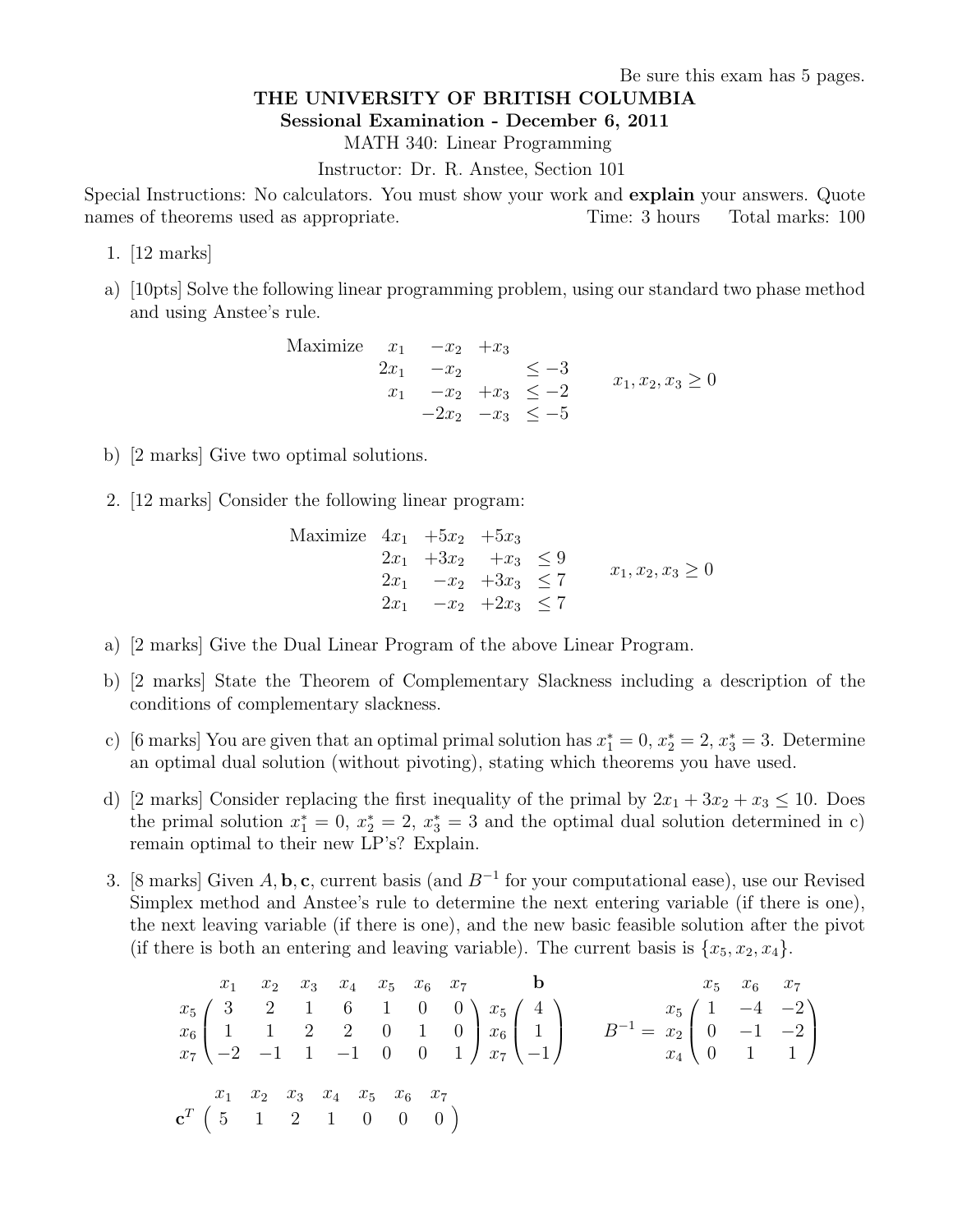## MATH 340 Final Exam 2011 page 2

4. [25 marks] An electronic greeting card company wishes to maximize profit by considering what products to make. They can make three possible products made from the three available resources (hours of available staff time) according to the following table. We seek an optimal product mix. We are not concerned with integrality in this question and allow fractional products (we can think of our answer as an optimal product mix not a specific set of products)

|                       |  | product 1 product 2 product 3 total hours available |
|-----------------------|--|-----------------------------------------------------|
| artist hours per unit |  |                                                     |
| tech hours per unit   |  |                                                     |
| sales hours per unit  |  |                                                     |
| \$ profit per unit    |  |                                                     |

Let  $x_i$  denote the amount of product i to produce and let  $x_{3+i}$  denote the ith slack for  $i = 1, 2, 3$ . The final dictionary is:

|  |                            |  |                                                                                                                                     |  | $x_4$ $x_5$ $x_6$ |
|--|----------------------------|--|-------------------------------------------------------------------------------------------------------------------------------------|--|-------------------|
|  | $x_1 = 1 -x_2 +x_4 -x_5$   |  |                                                                                                                                     |  |                   |
|  | $x_3 = 1 -x_2 -2x_4 +x_5$  |  |                                                                                                                                     |  |                   |
|  | $x_6 = 2 +4x_2 +4x_4 -x_5$ |  | $B^{-1} = \begin{pmatrix} x_1 \ x_3 \ 2 \ -4 \ 1 \ 1 \end{pmatrix}$<br>$x_6 \begin{pmatrix} -1 & 1 & 0 \\ -4 & 1 & 1 \end{pmatrix}$ |  |                   |
|  | $z = 7 -x_2 -2x_4 -x_5$    |  |                                                                                                                                     |  |                   |

NOTE: All questions are independent of one another.

- a) [3 marks] Give the marginal values for each of the resources: artist hours, tech hours and sales hours.
- b) [2 marks] Give the range on  $c_2$  (profit for product 2) so that the current solution remains optimal.
- c) [5 marks] Give the range on  $c_3$  (profit for product 3) so that the current solution remains optimal.
- d) [5 marks] Find the range on  $p$  so that we may change the availability of each labour resource by p units (i.e. change to  $2+p$  artist hours,  $3+p$  tech hours and  $7+p$  sales hours) and still have the same optimal basis  $\{x_1, x_3, x_6\}$ . Also give the profit as a linear function of p in that range.

Hint for e),f): You need not complete all of the very final dictionary, merely the variables in the basis and the constants and all the entries in the z row.

- e) [5 marks] Change the resource availabilities to 3 for artist hours, 4 for tech hours and 6 for sales hours. Determine the new optimal solution using the Dual Simplex method. Report the new solution as well as the new marginal values.
- f) [5 marks] Consider adding a new constraint  $2x_1 + x_2 + x_3 \leq 2$  to our original problem. Solve using the Dual Simplex method. Report the new solution as well as the new marginal values.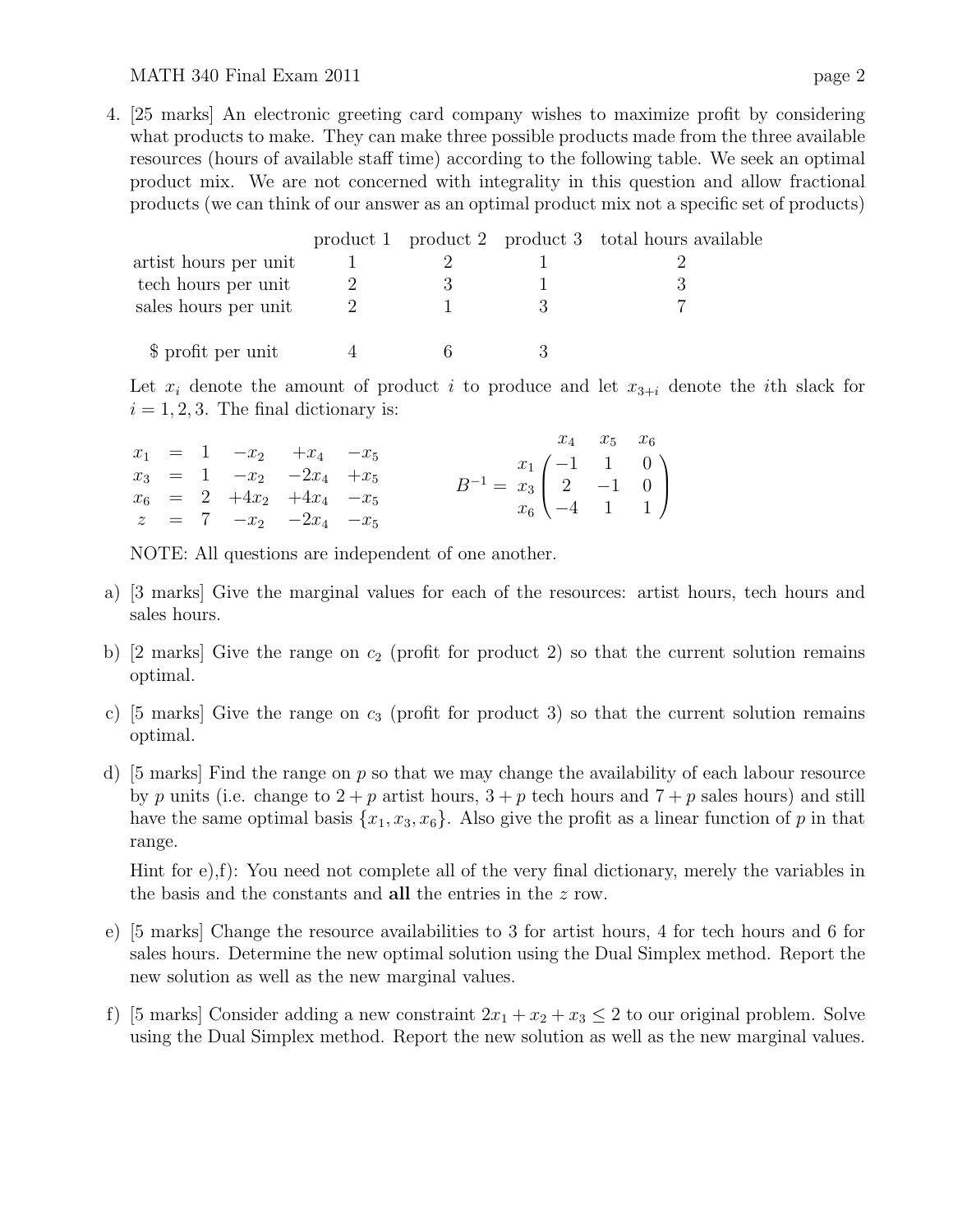## MATH 340 Final Exam 2011 page 3

5. [12 marks] We have machines that provide 3 services, each in varying amounts. Our table gives the amount of service i from machine j when running machine j for one hour. We wish to meet the customer demand for services as given. Let  $x_i$  denote the number of hours we are using machine i, for  $i = 1, 2, 3$ . We are not concerned with integrality in this question.

|             |               |    | one hour one hour one hour customer  |     |
|-------------|---------------|----|--------------------------------------|-----|
|             |               |    | machine 1 machine 2 machine 3 demand |     |
| service 1   | $\mathcal{L}$ |    |                                      | 50  |
| service 2   |               |    |                                      | 63  |
| service 3   |               | 10 | 15                                   | 79. |
| profit/hour | 20            | 25 | 38                                   |     |

Our profit coefficients for using machine  $i$  depends on all services from a machine  $i$  being used to meet demand. We would like the supply of each service to exactly match the customer demand but this seems difficult (you can argue this is impossible for this data). We introduce the possibility of reducing demand for each service. Let  $d_i$  denote the reduction in demand for service i where, for example if  $d_3 = 1$ , we are reducing the demand for service 3 by 1 unit. We are required to pay a 'penalty' of 5 for each unit of demand reduction  $d_i$ . This is a penalty for not meeting customer demand.

We model the problem using an LP. The following is the input file for LINDO:

```
max 20x1+25x2+38x3-5d1-5d2-5d3
subject to
service1)5x1+6x2+8x3+d1=50
service2)6x1+9x2+7x3+d2=63
service3)8x1+10x2+15x3+d3=72
end
```
The useful LINDO output is on the next page.

- a) [3 marks] For which individual services, if any, would you like to see an increase in customer demand. Explain.
- b) [3 marks] What is the effect on profit if the customer demand for service 1 increases by 7 units?
- c) [3 marks] Consider the possibility of raising the demand of service 3 by  $e_3$  units at a cost of 4 per unit. How would you formulate the LP to maximum the profit subject to this additional flexibility. Do not solve.
- d) [3 marks] Explain why 5 plus the dual price of the second constraint (SERVICE2) is equal to the reduced cost of  $d_2$ .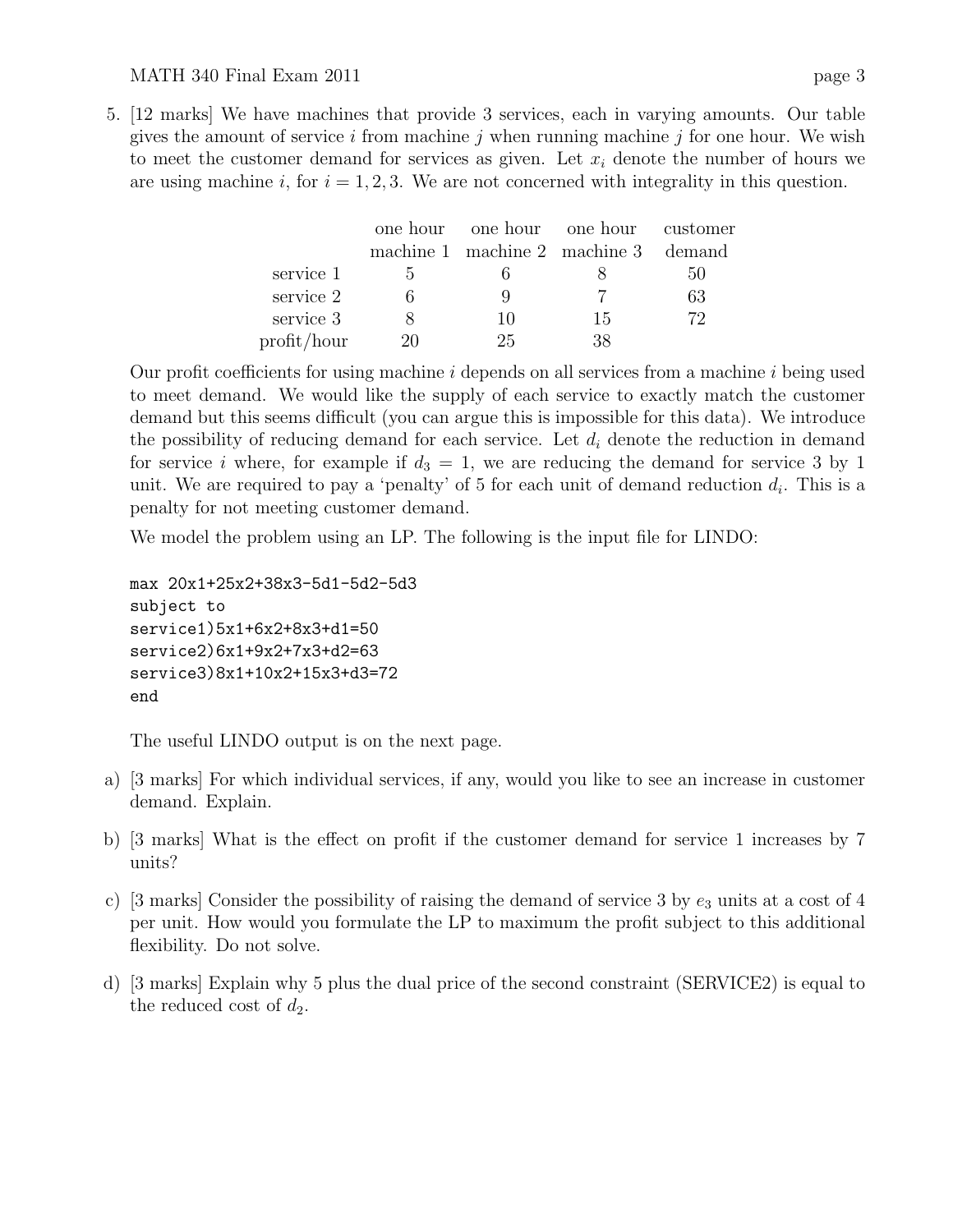LP OPTIMUM FOUND AT STEP 0

## OBJECTIVE FUNCTION VALUE

1) 147.5000

| VARIABLE | VALUE    | REDUCED COST |
|----------|----------|--------------|
| X 1      | 1.500000 | 0.000000     |
| X2       | 6.000000 | 0.000000     |
| XЗ       | 0.000000 | 9.916667     |
| D1       | 6.500000 | 0.000000     |
| D2       | 0.000000 | 4.166667     |
| DЗ       | 0.000000 | 11.250000    |

| <b>ROW</b> | SLACK OR SURPLUS | DUAL PRICES |
|------------|------------------|-------------|
| SERVICE1)  | 0.000000         | $-5.000000$ |
| SERVICE2)  | 0.000000         | -0.833333   |
| SERVICE3)  | 0.000000         | 6.250000    |
|            |                  |             |

NO. ITERATIONS= 0

RANGES IN WHICH THE BASIS IS UNCHANGED:

|                |                | OBJ COEFFICIENT RANGES |           |
|----------------|----------------|------------------------|-----------|
| VARIABLE       | <b>CURRENT</b> | ALLOWABLE              | ALLOWABLE |
|                | COEF           | INCREASE               | DECREASE  |
| X <sub>1</sub> | 20,000000      | 5.000000               | 1.830769  |
| X2             | 25,000000      | 3.500000               | 6.250000  |
| XЗ             | 38,000000      | 9.916667               | INFINITY  |
| D <sub>1</sub> | $-5.000000$    | 4.760000               | 24.999998 |
| D <sub>2</sub> | $-5.000000$    | 4.166667               | INFINITY  |
| D <sub>3</sub> | $-5.000000$    | 11.250000              | INFINITY  |
|                |                |                        |           |
|                |                | RIGHTHAND SIDE RANGES  |           |

| R.OW     | <b>CURRENT</b> | ALLOWABLE       | ALLOWABLE |
|----------|----------------|-----------------|-----------|
|          | R.H.S          | <b>TNCREASE</b> | DECREASE. |
| SERVICE1 | 50.000000      | <b>TNFTNTTY</b> | 6.500000  |
| SERVICE2 | 63.000000      | 1.800000        | 9.000000  |
| SERVICE3 | 72.000000      | 8.666667        | 2.000000  |
|          |                |                 |           |